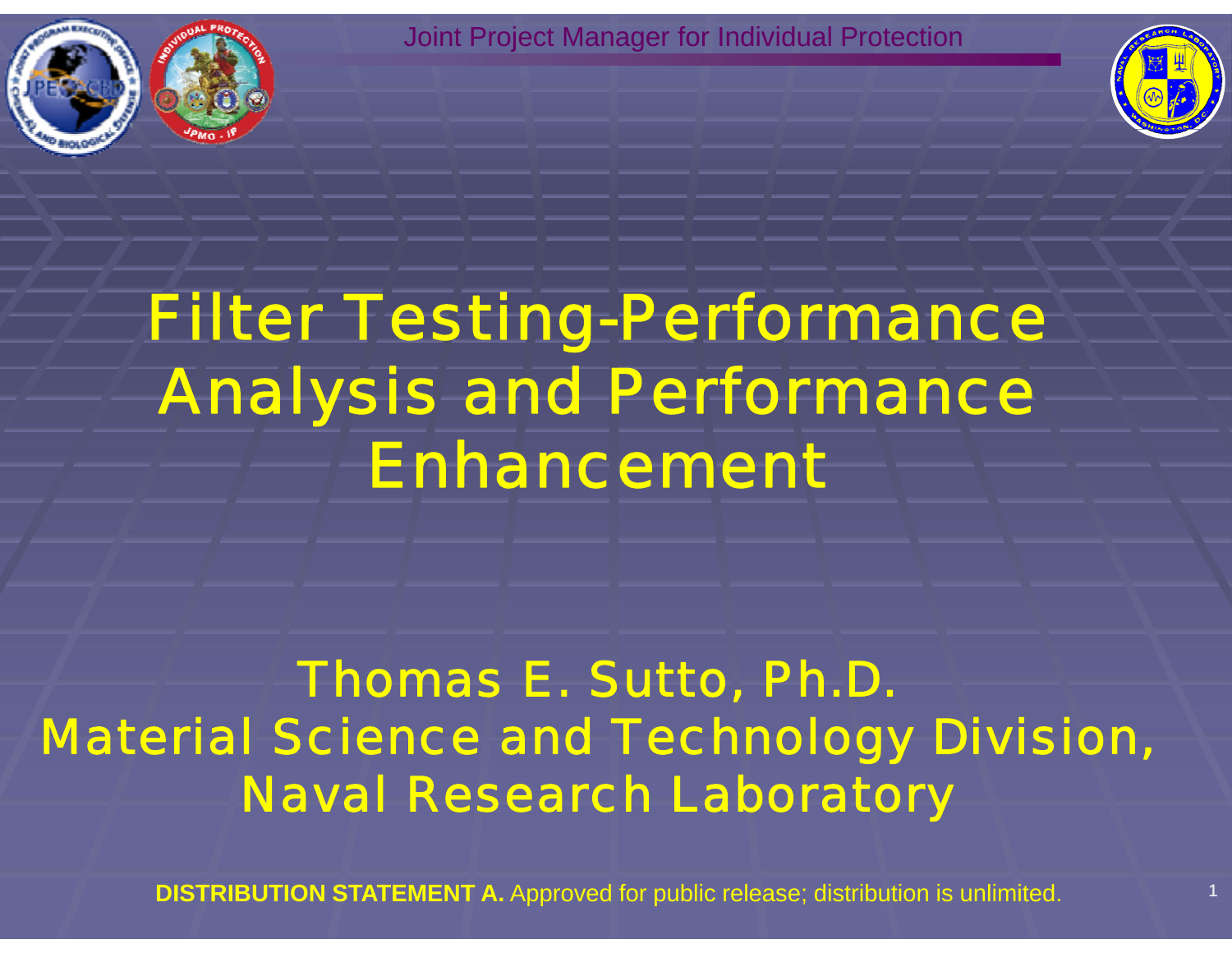





Part 1: What to test?

# Part 2: How to test it?

**Part 3: How to translate laboratory testing to meaningful data meaningful to the user community.**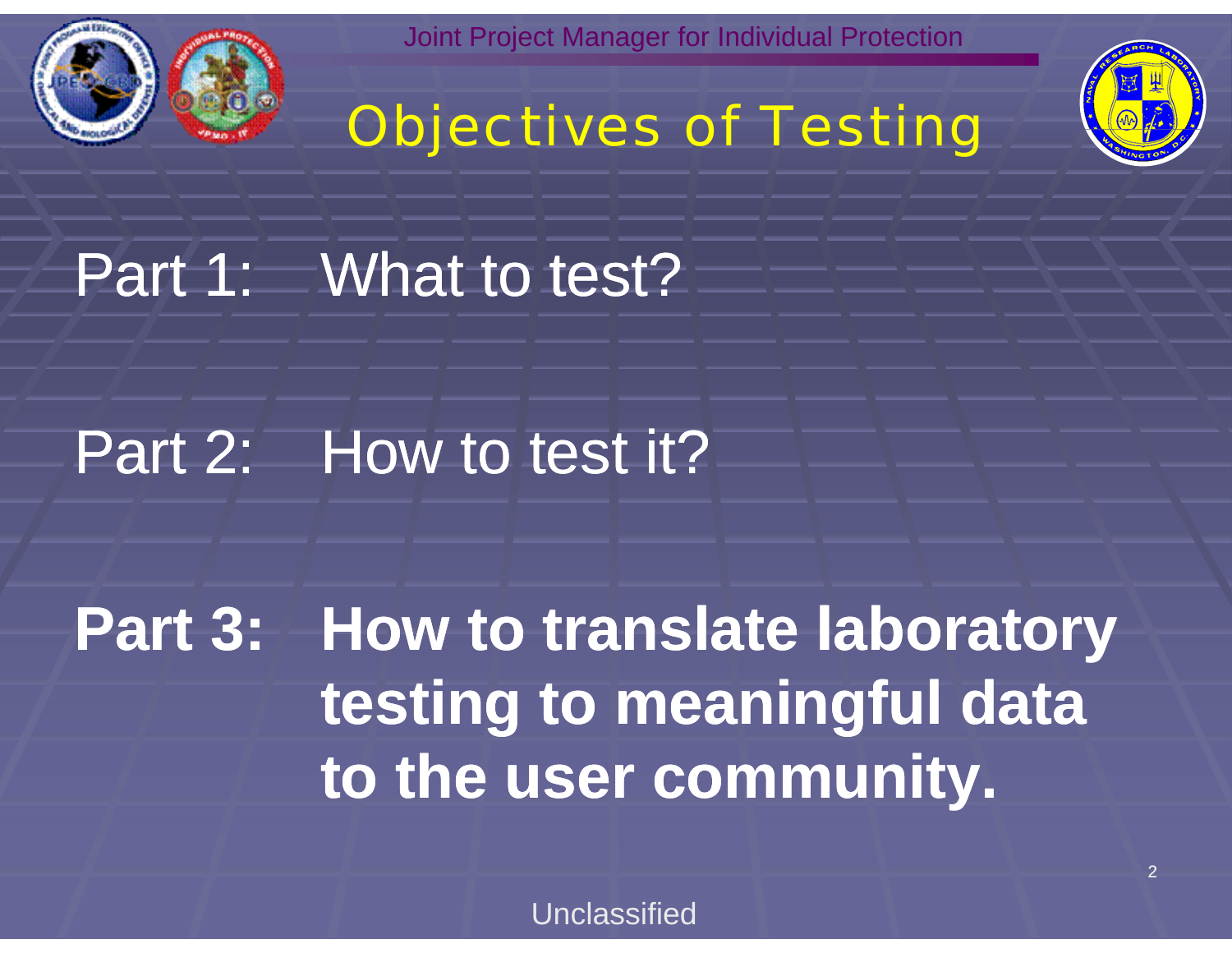

# Industrial Chemicals





These few selected industrial uses are only a small subset of the Unclassified over 5000 chemical manufacturing and processing facilities world**wide.**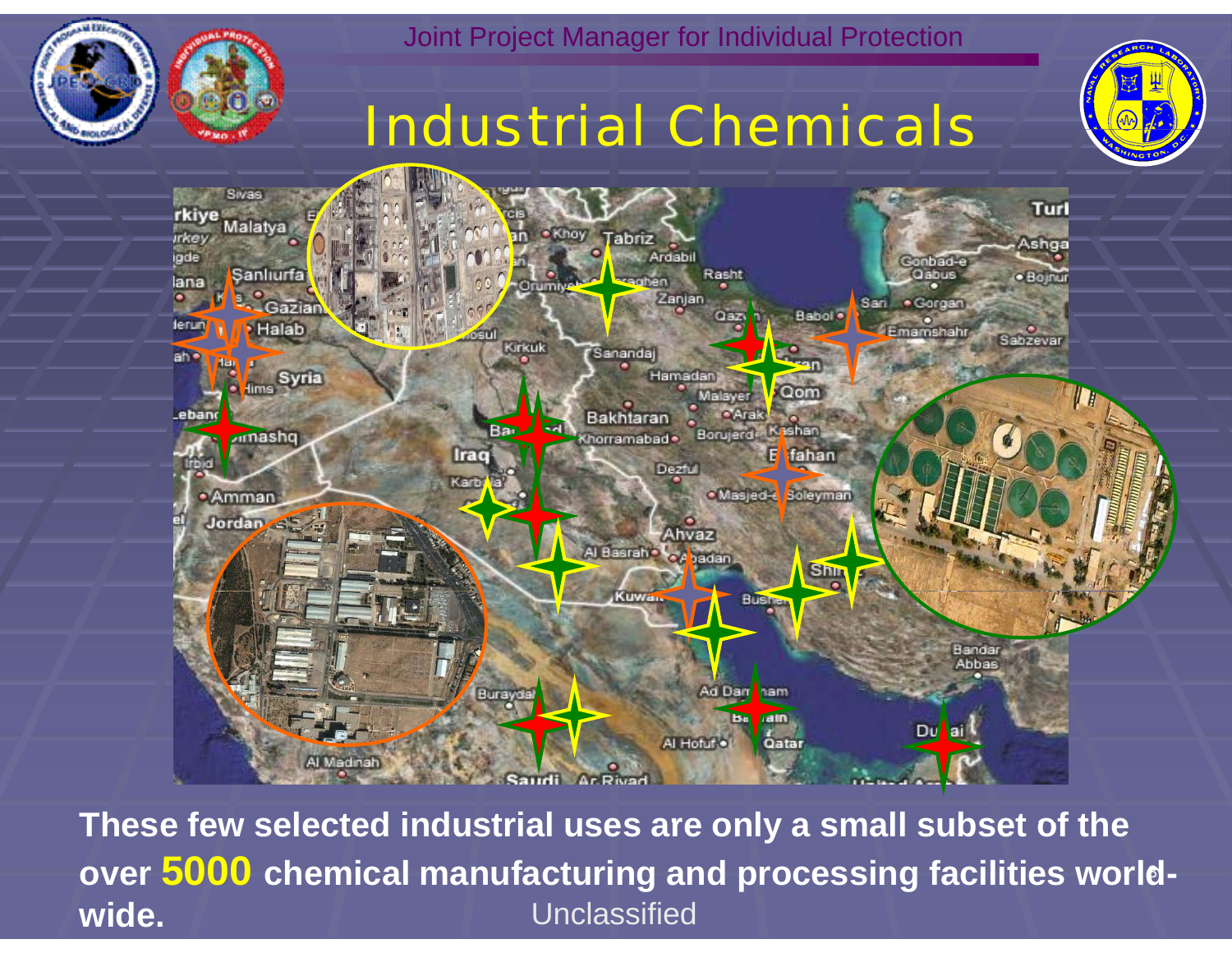



4

What to test?

1. Over 5000 chemical facilities worldwide 2. An even greater number of distributors 3. TIC prioritization focused on a comprehensive risk management of what we do not know:

- ¾ Absolute global production levels
- ¾ Absolute global distribution amounts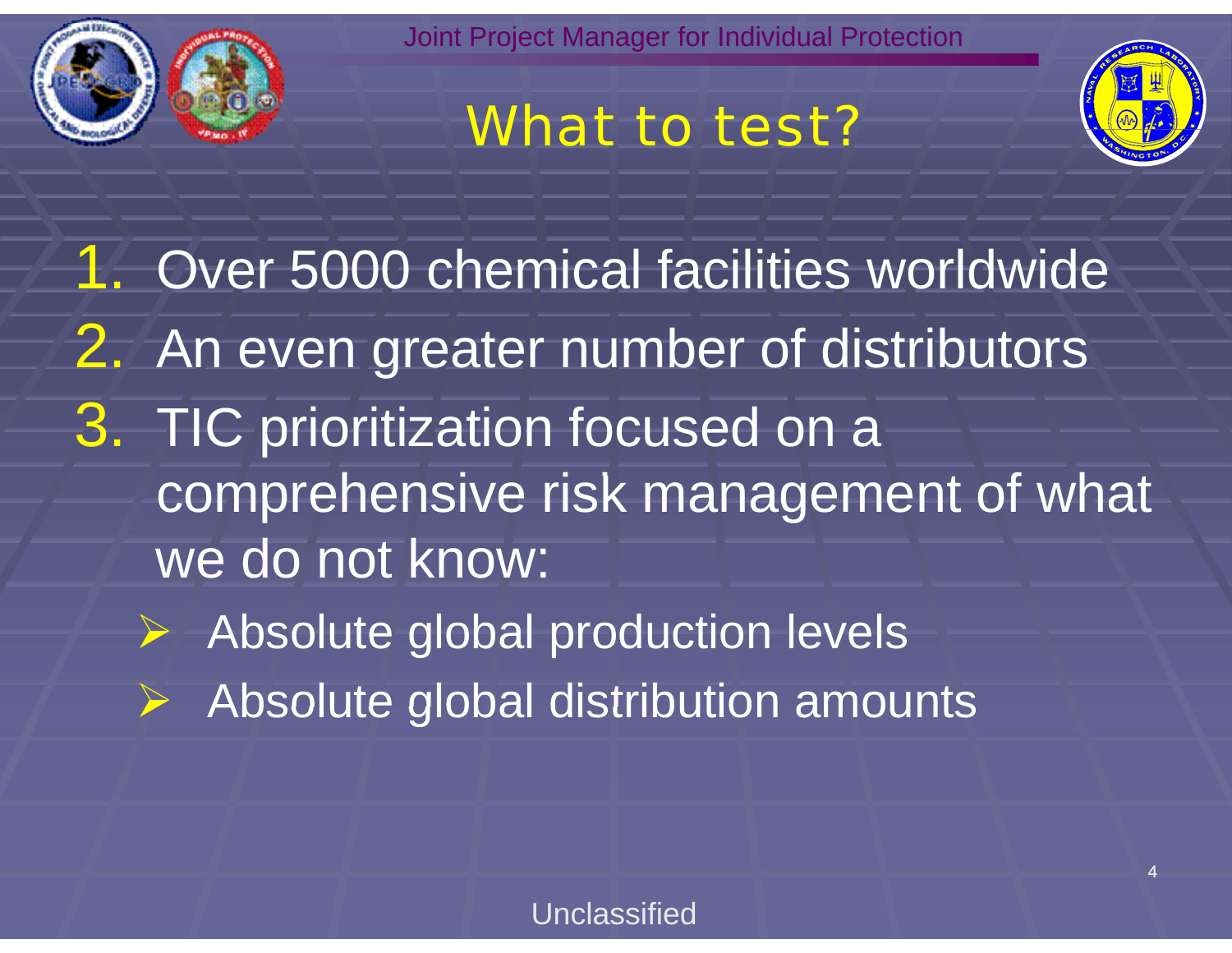

# Assess the actual environmental hazard





#### *Inputs:*

(1) Chemical Reactivity (2) Decay rate fed into model (3) Container Regulations



#### *Outputs:*

(1) Major By-product: Hydrogen Chloride 5(2) Release Modeled as such

Unclassified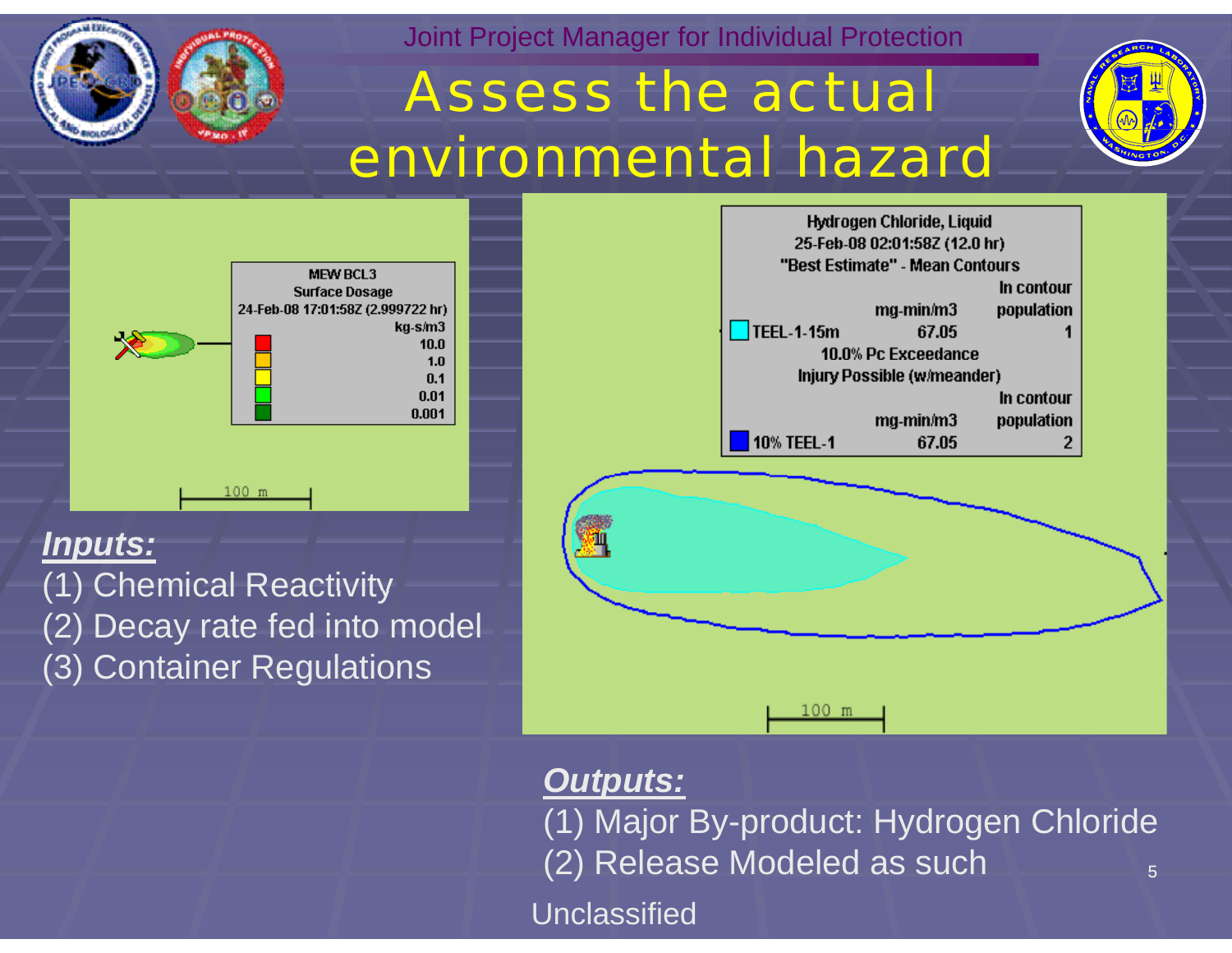

# How to test?



**1. Challenge Levels** ¾ **Scenario Modeling (For T&E purposes)** ¾ **Vignette Modeling (For operational anal y ) ses 2. Breakthrough Levels 3 . D t ti A h e tection Approac hes** ¾ $\triangleright$  **Multiple species may be present 4. Chemical Class Analysis 5. Humidity Effects**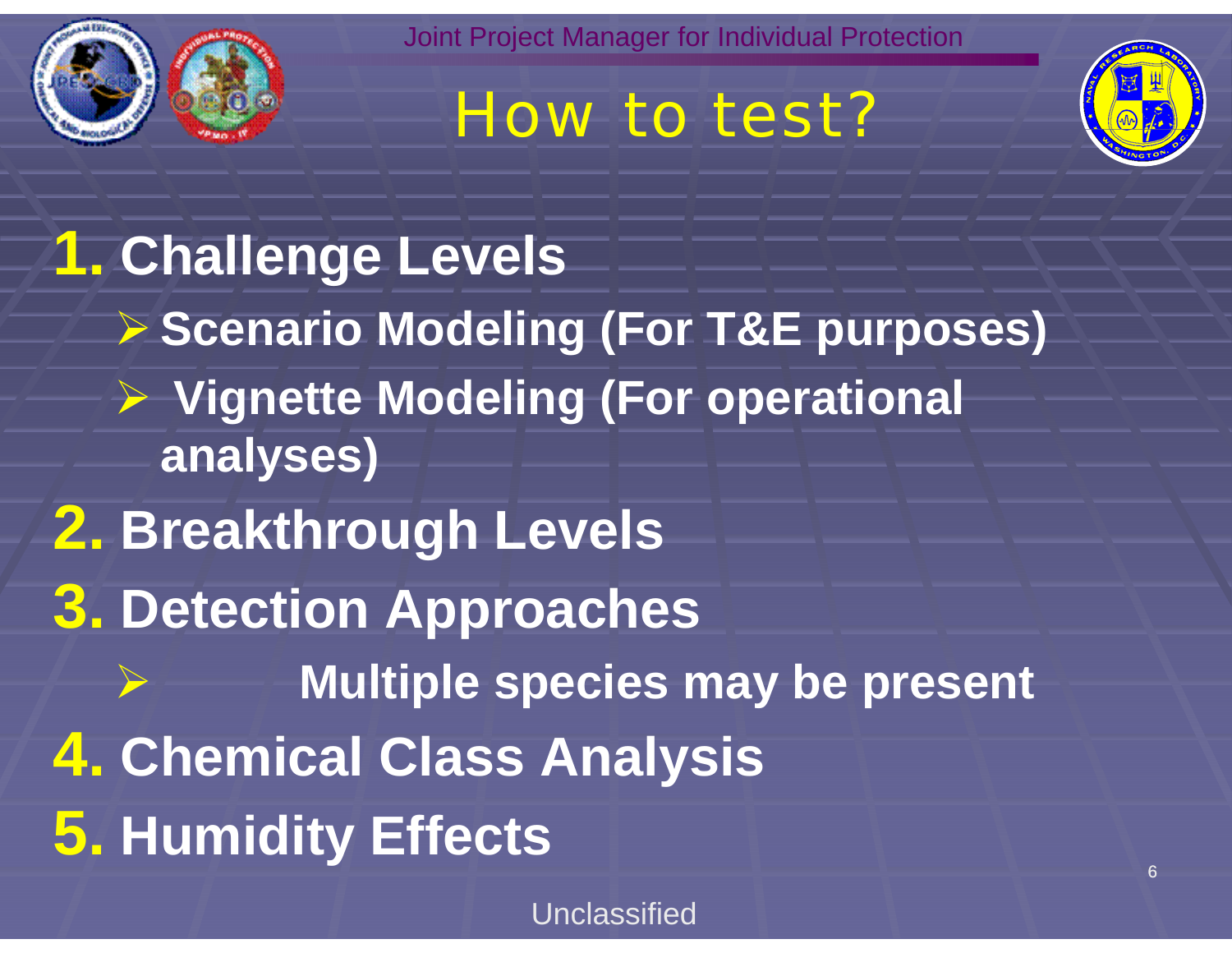





7

# **For each prioritized TIC:**

- **1. Utilize DOT/UN transport regulations to determine large, moderate and asymmetric releases.**
- **2. Determine maximum challenge levels at set distances**
	- ¾ **(100, 500, 1000 meters)**

**3 . Consider operational relevance to challenges .**

¾ **At 100 meters from a large rail car explosion-is the threat an inhalation hazard or a blast hazard?**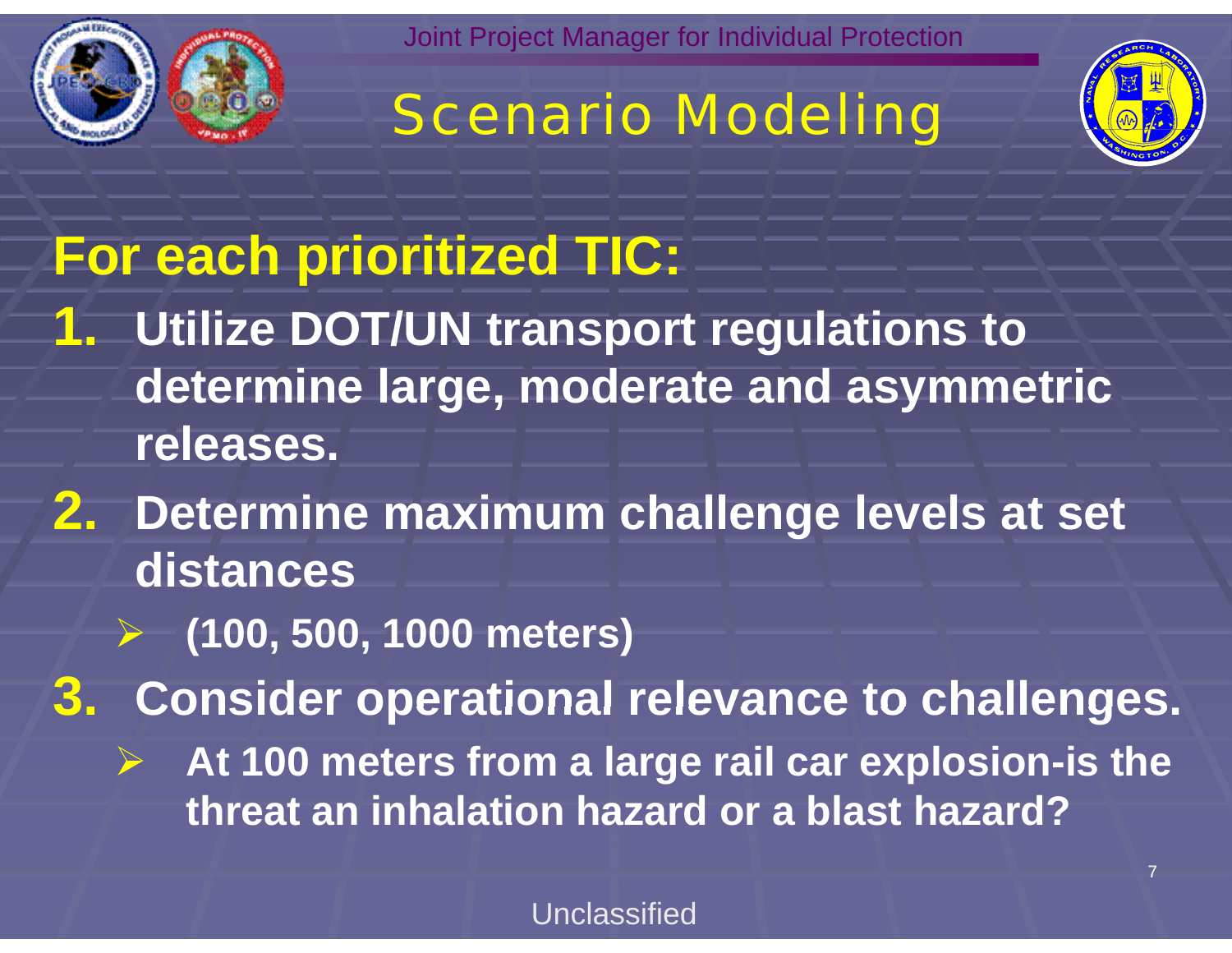

# Challenge Levels



**Test a range of concentrations (Scenario Driven)** • Performance curve generated vs. single data point **Extrapolation of performance for any vignette** 

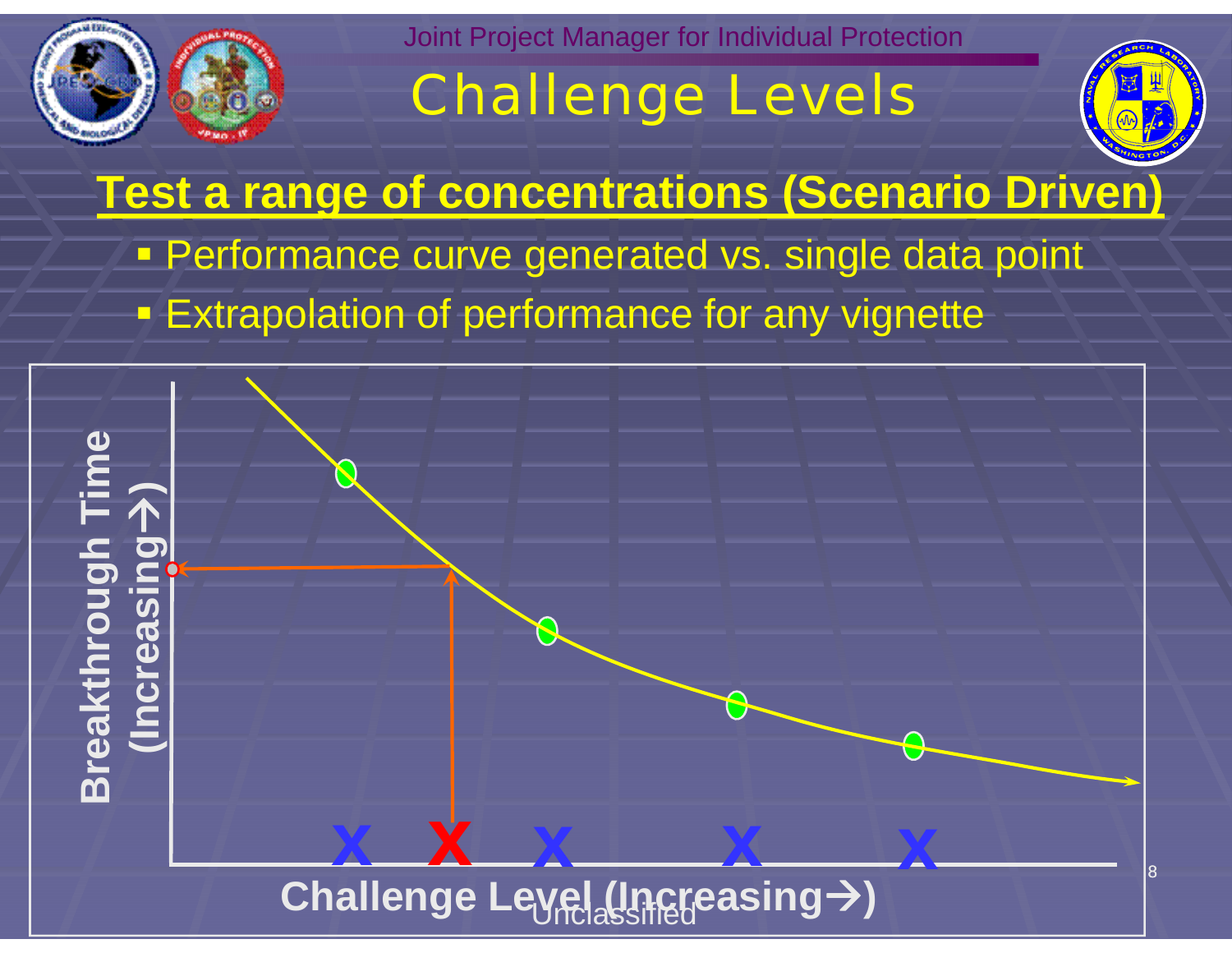

# How to detect?



Consider NO $_2^{\cdot}$ : Humidity – partial conversion to  $\mathsf{HNO}_3$  and  $\mathsf{HNO}_2$ 

Reactions with different impre gnates: ZnCl $_2$  / ZnBr $_2$  +  ${\sf HNO}_3$   $\rightarrow$  $\mathsf{Zn}(\mathsf{NO}_3\mathsf{)}_2$  + HCl / HBr

**Develop capability for in capability -line detection of multiple species.**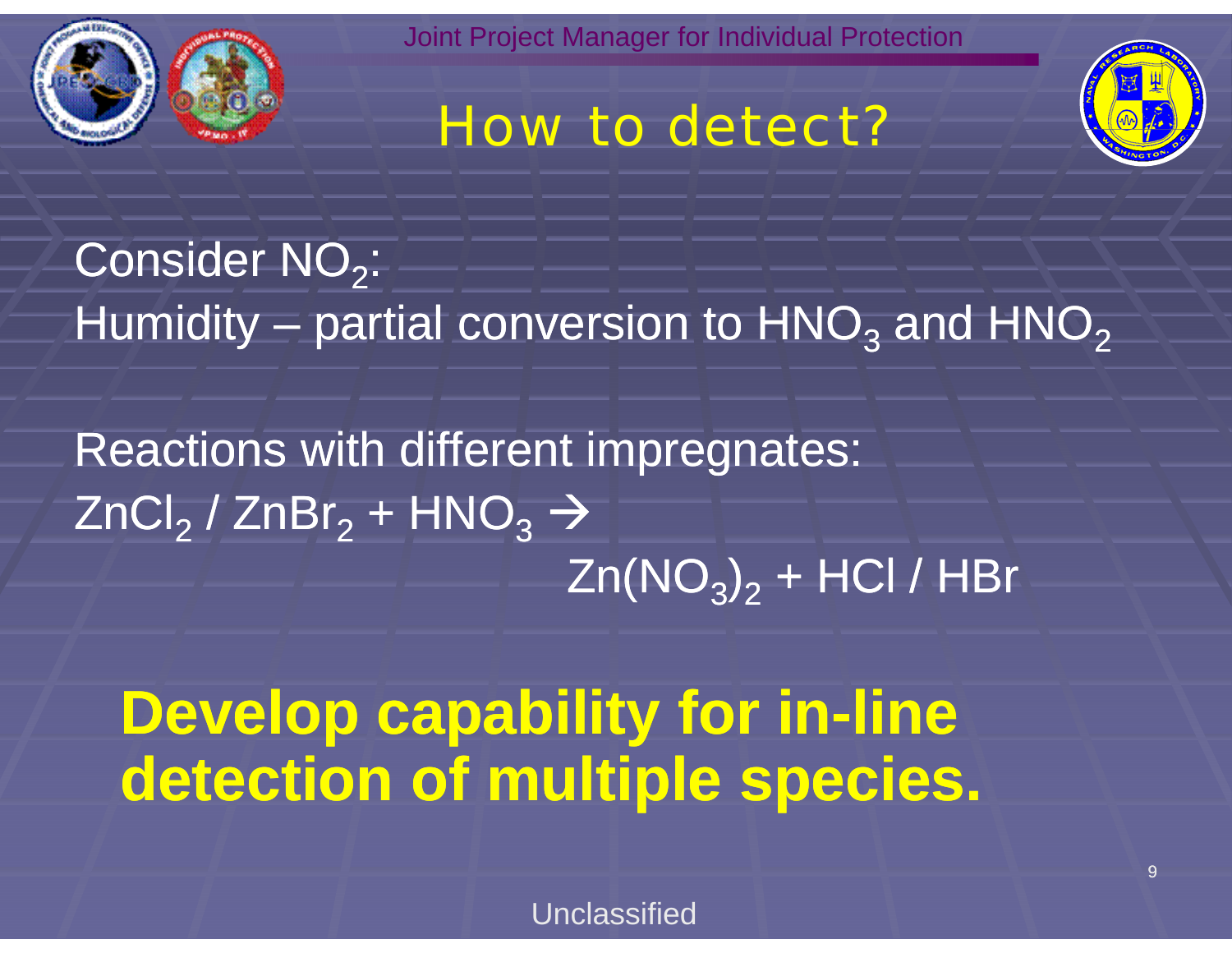

# How to detect?



#### One example:

- Use of ion selective-electrochemical sensors
- Commonly available for industry
- **EXTERS IN A KERV III SENSTER** FIGURE **BELOW** By Sensitivity and limited cross interference

| <b>Acrylonitrile (AN)</b>   | <b>Fluorine (F<sub>2</sub>)</b>                          | Nitric Acid (HNO <sub>3</sub> ) |
|-----------------------------|----------------------------------------------------------|---------------------------------|
| Ammonia (NH <sub>3</sub> )  | Formaldehyde                                             | <b>Nitric Oxide (NO)</b>        |
| Arsine $(ASH3)$             | Hydrazine $(N_2H_4)$                                     | Nitrogen Dioxide                |
| Benzene $(C_2H_6)$          | <b>Hydrogen Bromide</b>                                  | $IN_{2}O$                       |
| <b>Bromine (Br2)</b>        | <b>Hydrogen Chloride</b>                                 | Ozone $(O_3)$                   |
| Butadiene $(C_4H_6)$        | <b>Hydrogen Cyanide</b>                                  | Phosgene (COCI <sub>2</sub> )   |
| <b>Carbon Monoxide</b>      | <b>Hydrogen Fluoride</b>                                 | Phosphine (Ph <sub>3</sub> )    |
| Chlorine (Cl <sub>2</sub> ) | <b>Hydrogen Sulfide</b>                                  | <b>Styrene</b>                  |
| <b>Cyclohexane</b>          | $MEK$ (CH <sub>3</sub> COC <sub>2</sub> H <sub>5</sub> ) | <b>Sulfur Dioxide</b>           |
| <b>Ethylene Oxide</b>       | <b>Methyl Bromide</b>                                    | <b>Vinyl Chloride</b>           |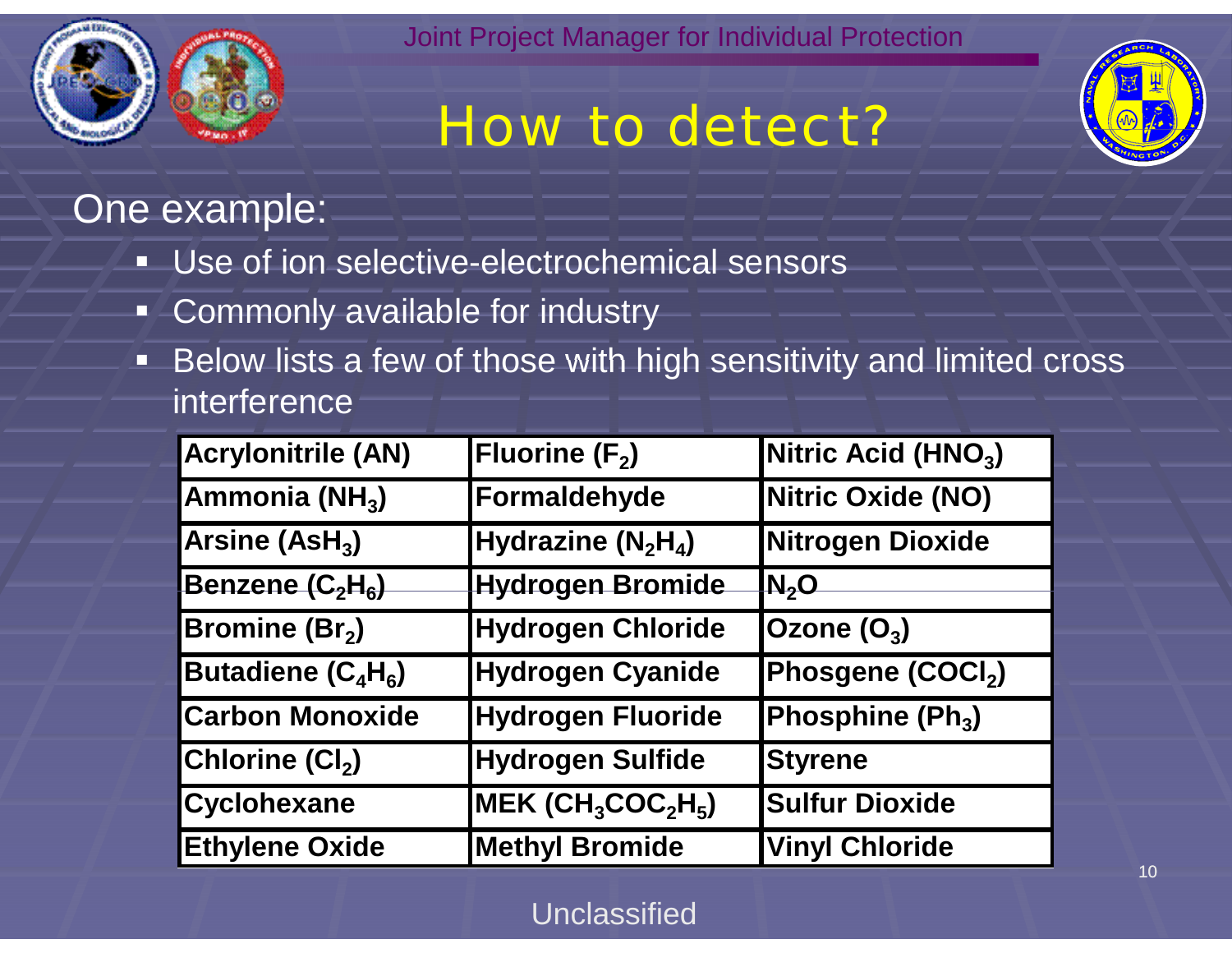

# How to detect?



## Sim ple t-cell detection set-u p



#### Direction of air flow

#### Unclassified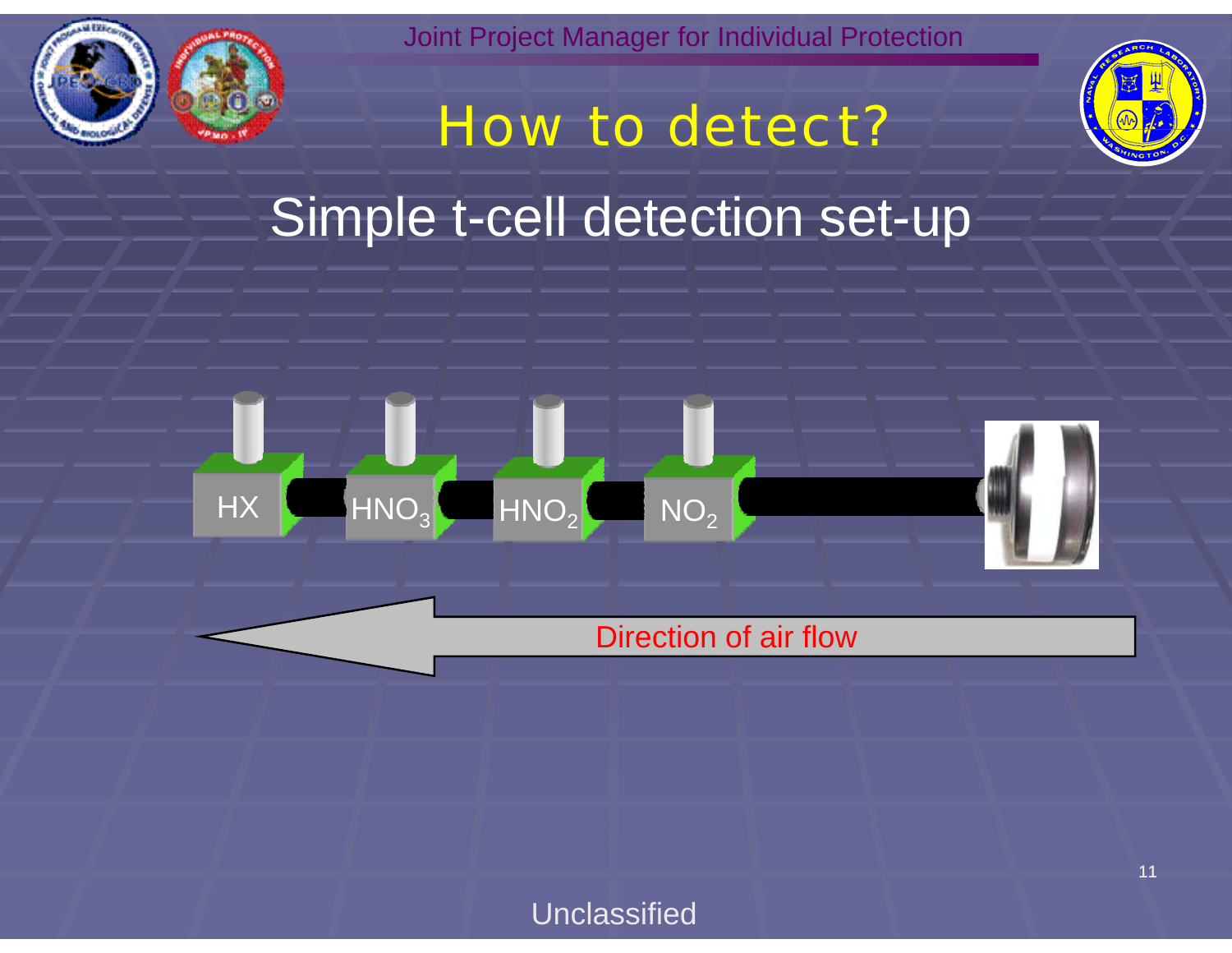

# Class Based Analysis



Dual Use of a chemically based Class Analysis

 $\triangleright$  Risk mitigation of the unknown absolute scoring of a chemical's presence globally.

¾ Class based analysis to assess filter performance against other related chemicals not tested.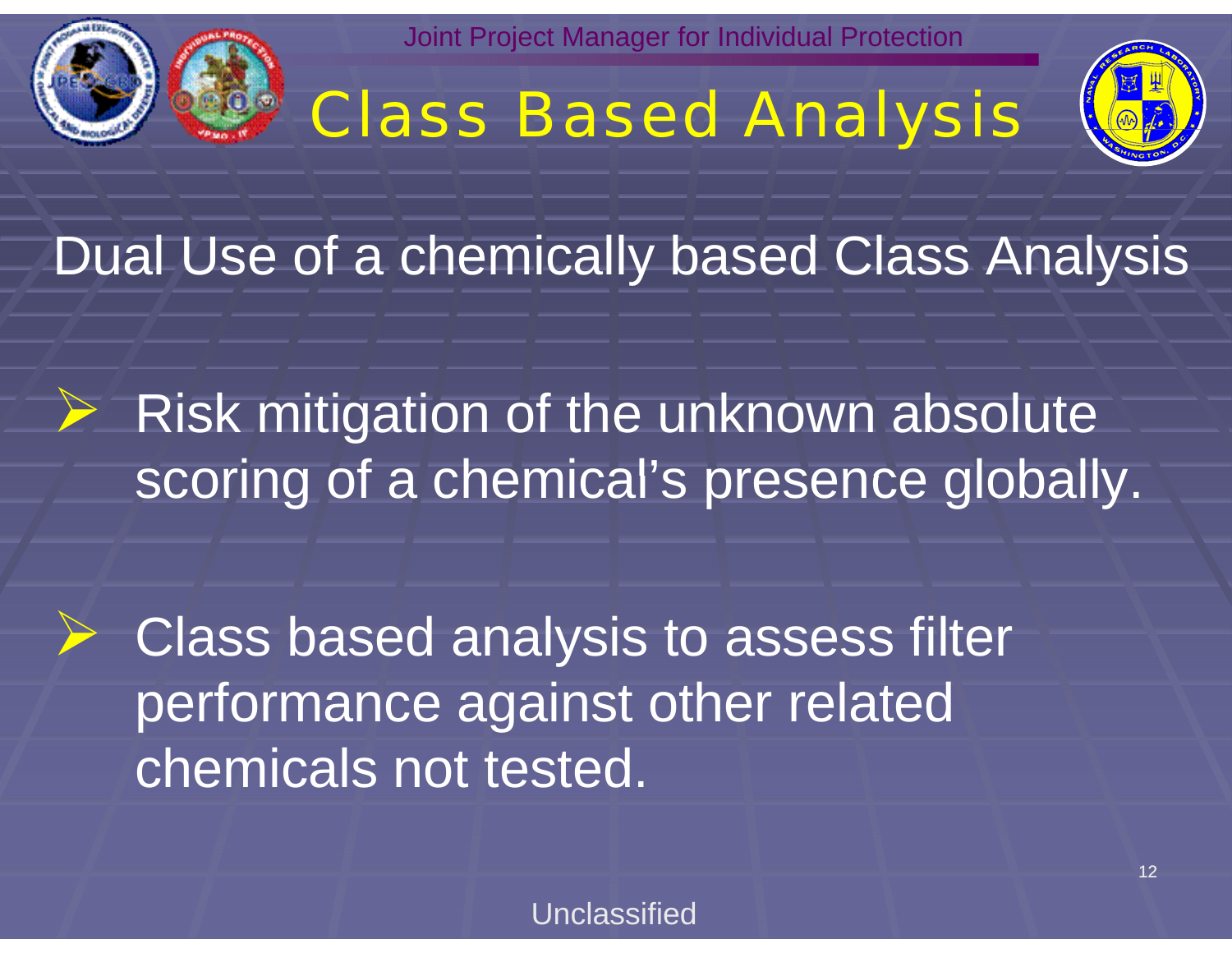

Joint Project Manager for Individual Protection Chemical Classes in

Prioritization



Oxidizers-includes "acid gases", and "acid forming gases" such as **chlorine or fluorine.**

**Reducers-includes ammonia and the other h ydrides, as well as the y , hydrazines and amines.**

**Lachrymators - self -polymerizing "tear causing chemicals "g "tear causing chemicals"→ acrylonitrile, acrolein, allyl alcohol, methyl isocyanate and phosgene.**

**Volatile Organics simple volatile solvents such as carbon disulfide simple, or carbon tetrachloride.** 

Pest/Herbicide-called due to toxicity, stability and current/past global **distribution**

**From initial ranking select those with the highest scores ranking,**  Unclassified**in each Class to ensure that all classes are represented.**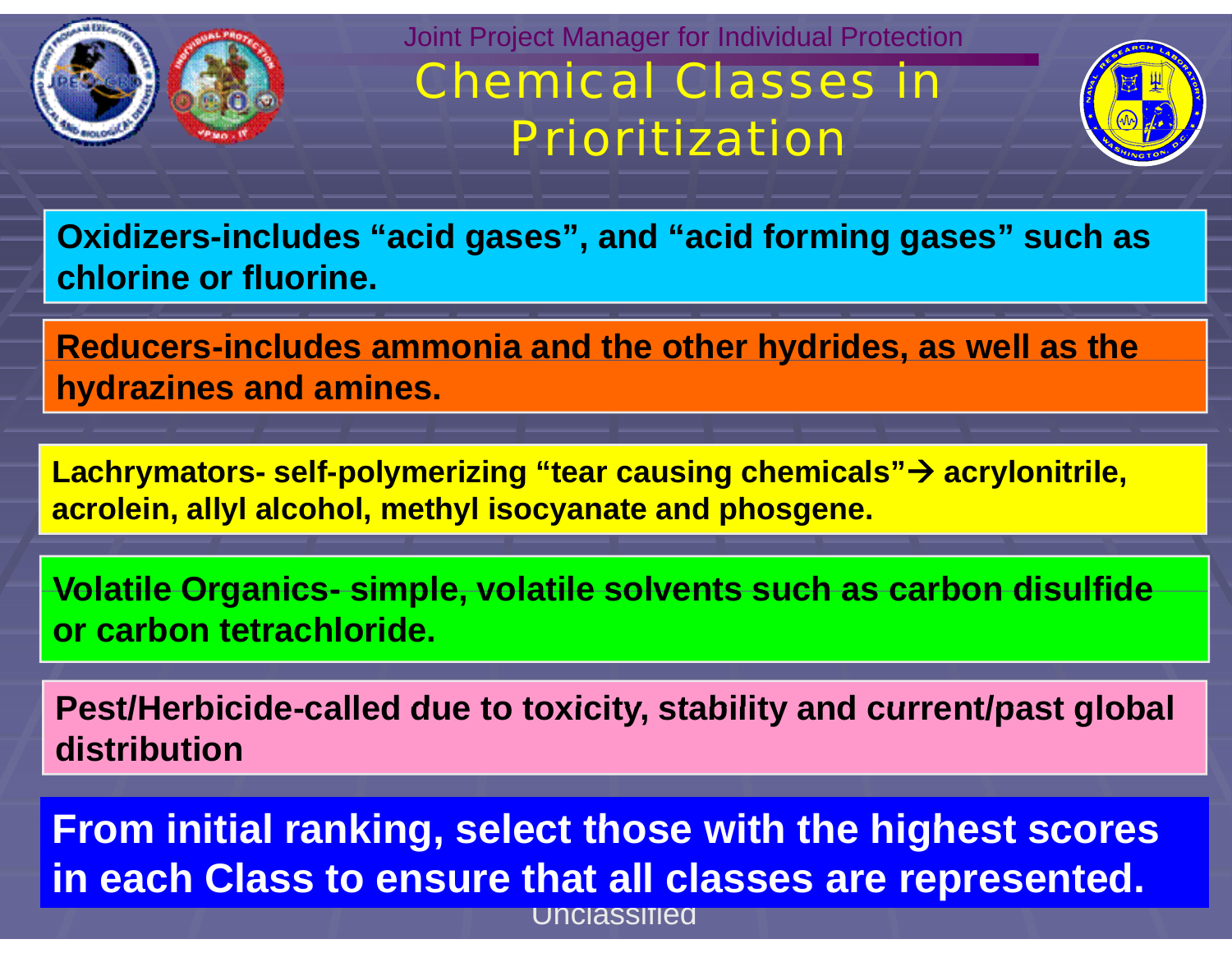

### Class Based Analysis in Filter **Testing**



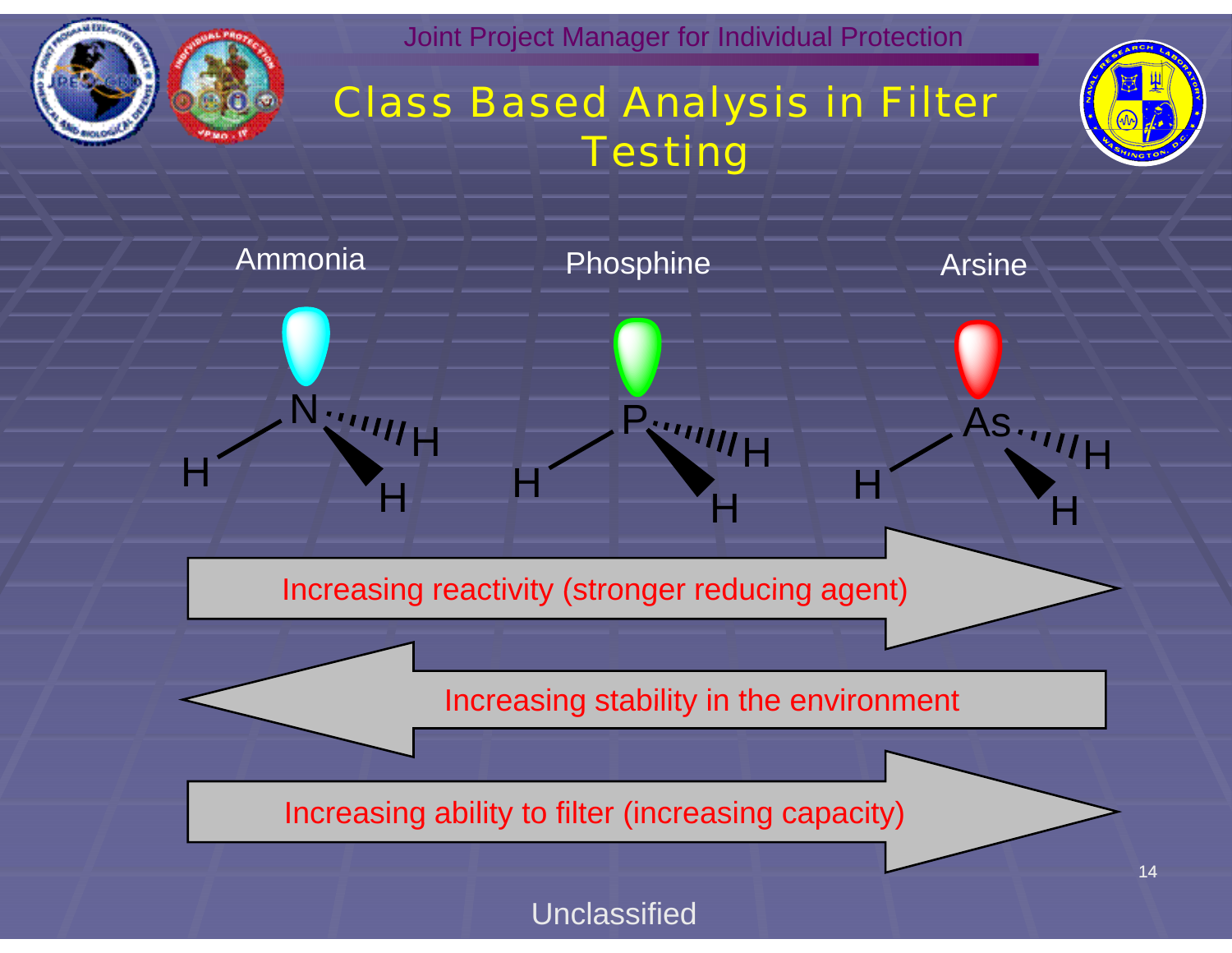

Humidity Effects and Anhydrous **Gases** 



Anhydrous gases present a two-fold challenge:

1. Upon release in the environment-conversion to an aerosol hazard ¾ HCl gas to aerosolized hydrochloric acid ¾ HBr gas to aerosolized hydrobromic acid ¾ $\triangleright$  NH<sub>3</sub> gas to aerosolized ammonium hydroxide 2. Second hazard occurs behind this expanding aerosol hazard-a zero humidity challenge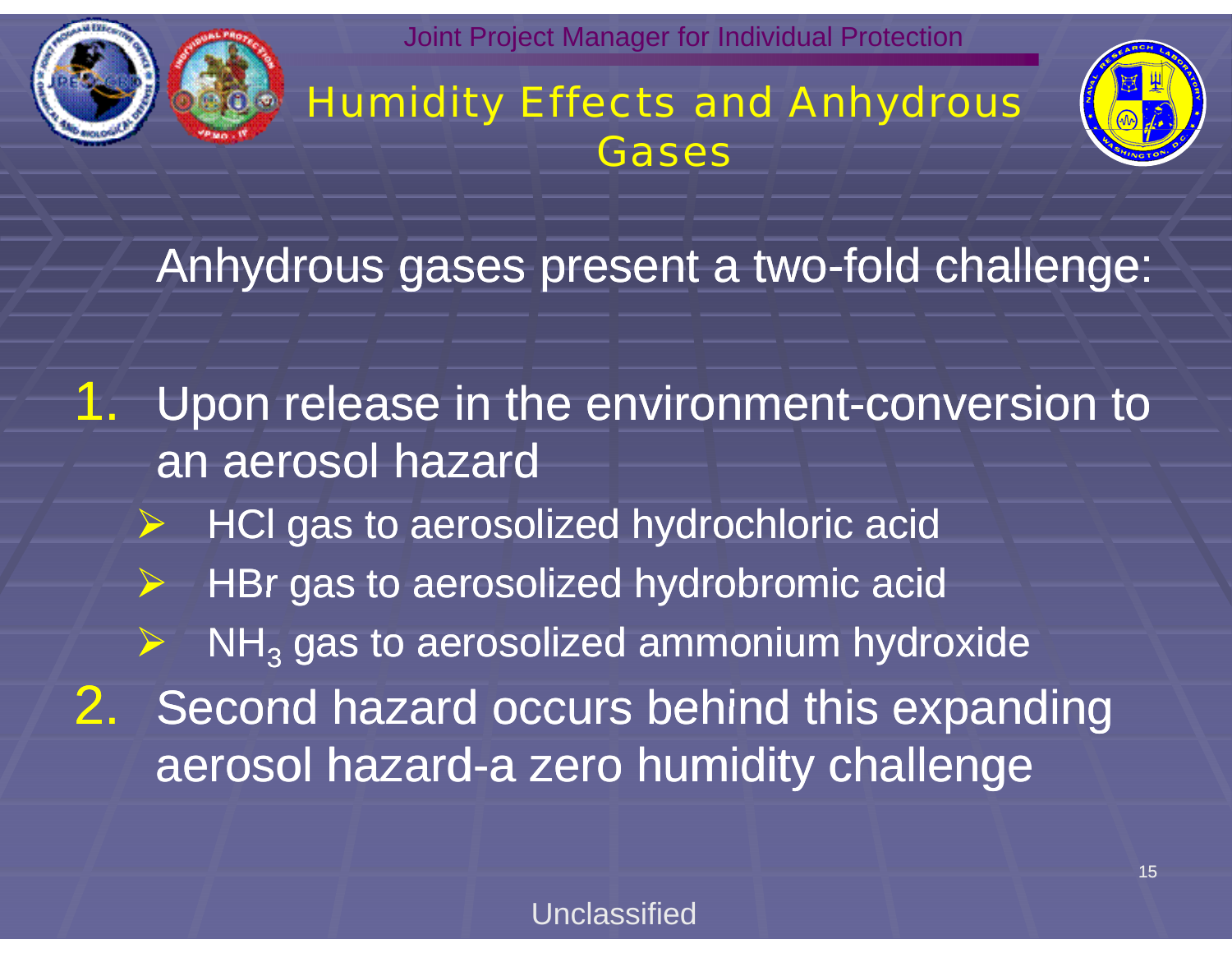

#### Aerosol Hazard of Anhydrous Gases



16

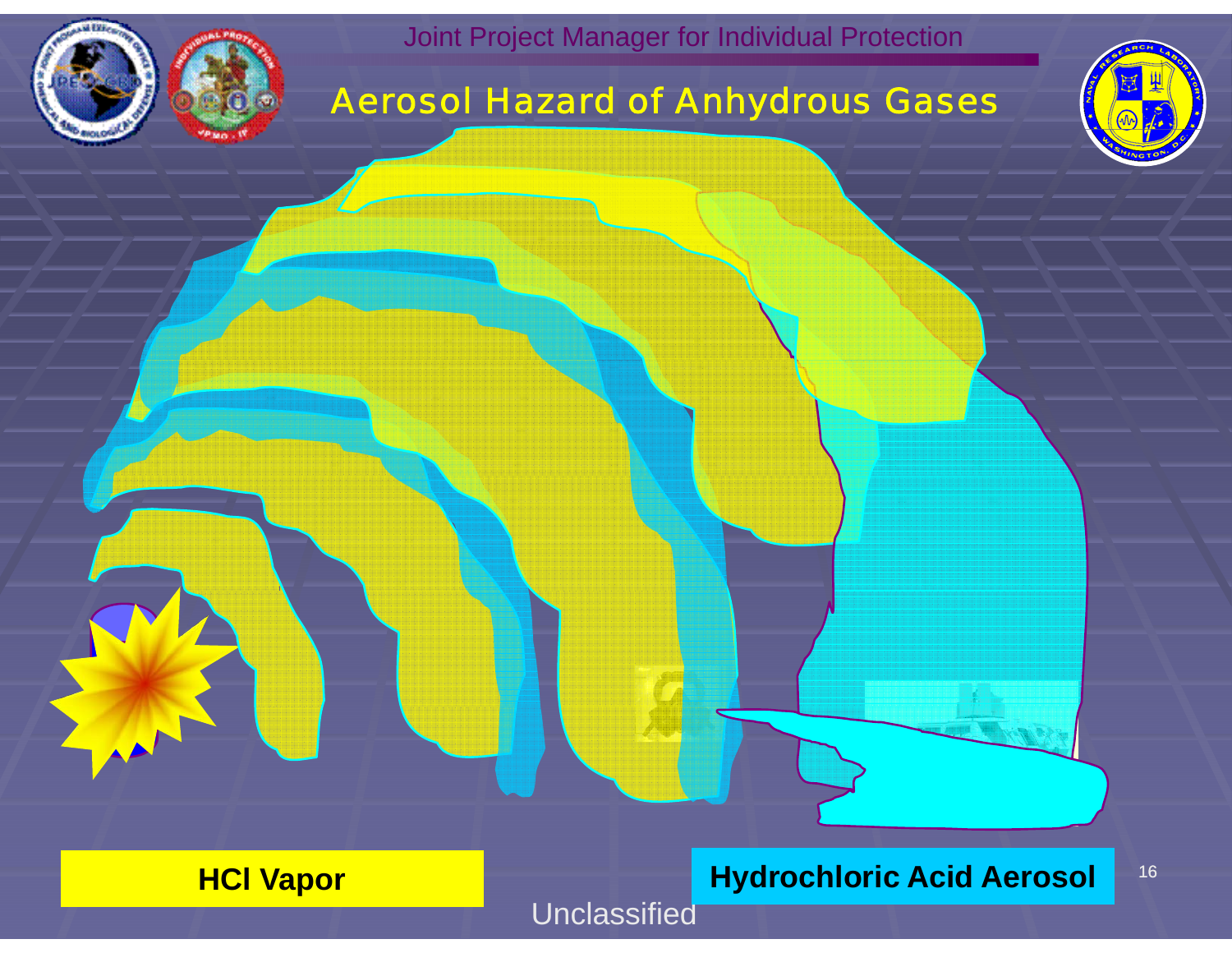

Utilizing Filter Performance data for Operational Assessments



Based upon performance curve data: ¾Estimate o perational time at IDLH values or AEGL-3 values

Based upon scenario modeling and performance curve data

**≻Estimate operational time at specific** distances for large, moderate and asymmetric types of releases.